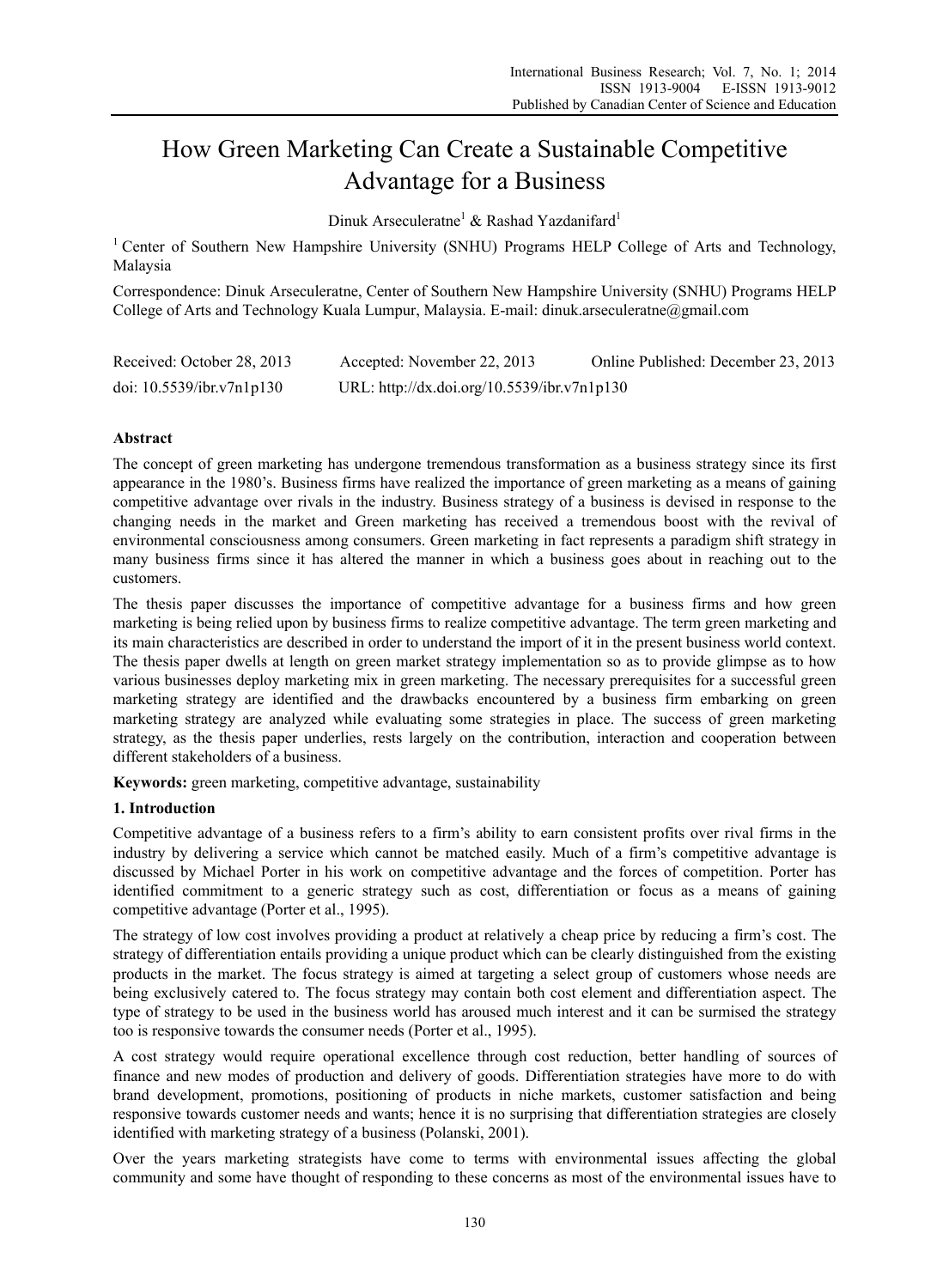do with consumption. The term green marketing has begun to assume importance as result of firms finding ways and means of being receptive to environmental concerns. Green marketing basically refers to making sure that the marketing activities of a business are geared to be responsive to minimize environmental hazards. This shows an increasing recognition on the part of firms towards cementing a positive relationship with the customers who have shown alacrity for the preservation of environment (Crane, 2000).

Firms have recognized the value of green marketing as a step towards catering to customer needs while appreciating the significance to the growth and expansion of a business. It has become fashionable for companies to be touted being green as a way of identifying themselves with customers. Green marketing in fact represents a paradigm shift strategy in many business firms since it has altered the manner in which a business goes about in reaching out to the customers. Firms deploy number of green marketing strategies to outsmart rivals in the industry so as to gain competitive advantage. There are pitfalls and limitations in green marketing but overall as a marketing strategy it has brought about unique elements as strategy evolves in different contexts (Ottman, 1998).

## **2. What is Green Marketing?**

As has been defined by many experts it can be concluded that green marketing refers to all marketing activities which are responsive towards protecting the environment. There is much avoidable confusion regarding the term green marketing, as people loosely identify it with various phenomena in the present era. Some attribute it as being responsive towards climate change and global warming, while others believe being in conformity with environmental standards as green marketing. Another group of people perceive recycling as inherent in green marketing while the majority of consumers and marketers alike simply identify green marketing as something that involves of promoting products emphasizing their contribution towards environment (Baker, 1999).

Since marketing is seen as a process whereby the marketing mix (Product price, promotions & place) is used to respond to the needs and wants of customers while achieving business objectives many marketers have seen green marketing as simply another way of satisfying consumer needs under the same marketing mix. However a closer look at the concept of green marketing shows a distinct variation that has transformed the traditional marketing thinking (Kotler, 1997).

The term green marketing itself has undergone many changes with different terminology such as environmental Marketing and ecological Marketing being vaguely used. The word green marketing began to come to the surface in the 1980's since there was growing awareness of the global community regarding the environmental hazards and impending holocausts. It was in this context that environmentalists began to exert pressure on business firms to minimize the environmental pollution in the production of goods and services. The firms too have responded in equal measure by emphasizing and incorporating these environmental concerns in their business activities (Grant, 2007).

Today the concept of green marketing entails certain fundamental elements. Marketing products which are environmentally safe; developing and marketing products to minimize environmental hazards; produce, promote, and package products in a manner befitting so as to protect the environment are some characteristics of Green marketing as the term is understood in the present business world context (Ottman, 1998).

Green marketing involves establishing a link between the business and customer; and this process entails a holistic approach since business will naturally have to integrate all its activities in line with environmental concerns. As a strategy, green marketing involves strategic options such as Green products, Green packaging, Green prices and Green communication (Ottman, 1998).

Green products are recognized as ecologically friendly products. Green packaging which is the explicit phenomena in most instances has to do with suitable packaging that reduces environmental damage. Green prices show the reflection of environmental concerns in monetary terms which are intrinsic and transferable to the customer. Green communication fosters a positive image and coveys a business firm's concern towards the environment and the public (Ottman, 1998).

## **3. Strategies of Green Marketing**

Change is inevitable in any sphere of discipline and marketing is no exception. The growing concern among consumers towards environment has forced business organizations to make changes in their marketing strategies. Green Marketing strategy encompasses two essential characteristics; Firms will have to take care in order to develop a product that would satisfy consumers' needs satisfactorily with minimum negative impact on environment; coupled with this is the creation of a perception in the minds of the customers so as to emphasize the quality of the product and the firm's commitment towards the environment (Menon et al., 1997).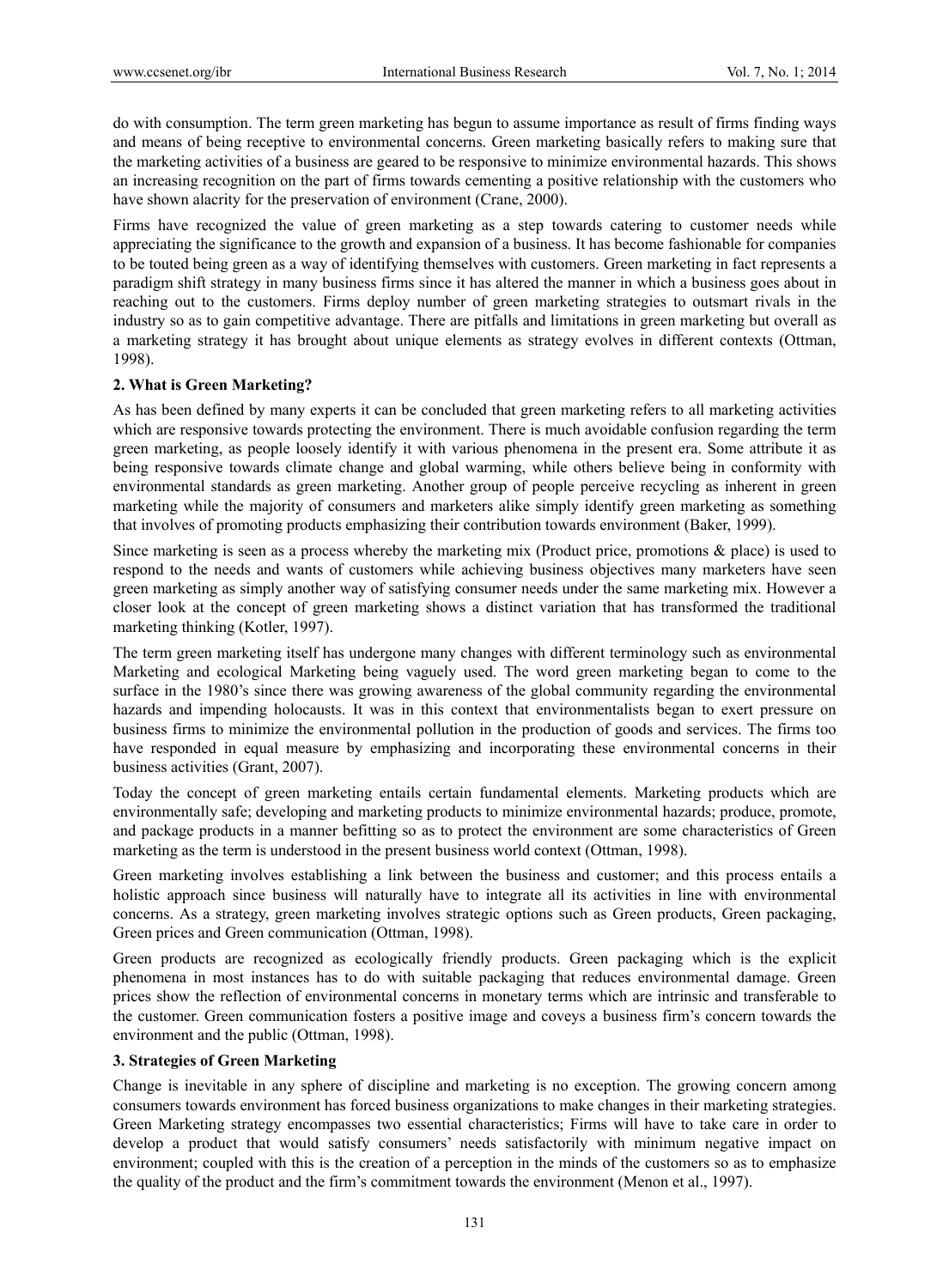A green marketing strategy brings about a qualitative change in the relationship between customers and a business organization. When satisfying consumer needs using green marketing strategy, the functional as well as emotional benefits of a product will have to be highlighted since most environmental concerns involve spiritual needs of people. A green marketing strategy differs from a classical marketing strategy since it has more do with being proactive, Value based; long term oriented, integrated approach and more importantly the lives of human beings which are central to all initiatives (De Bakker & Frank, 2009).

The proactive approach in Green marketing is aimed at gaining competitive advantage by strategically positioning the products in the minds of customers. The integrated business functions need to incorporate suppliers, distributors and business partners. All the key players down the business pipeline need to be made aware of green marketing objectives and this requires inculcating a sense of environmental consciousness among all the major players (Peattie, 1999).

In evolving a Green marketing strategy to derive competitive advantage a company has to do its own home work by being clear on what it ought to do. This aspect needs to be given thought since achieving organizational objectives would not simply result in profits; rather they involve making a positive contribution towards the environment. In order to reap advantage, a green marketing strategy has to address some fundamental areas of importance such as market segmentation, developing a green product, green positioning, setting green prices, application of green logistics, proper waste management, launch of green promotion, forging green partnerships and in essence having the right green marketing mix (Peattie, 1999).

A company in the first place has to select the customer group or the business activity which needs to be harnessed to reap benefits. Some companies prefer to indulge in promoting their products through proenvironmental media to reach out to environmentally conscious groups of customers (Staib, 2009). Most customers are concerned with the design of the product since many environmental hazards can be traced to the design part of the product. Hence it is incumbent upon a company to make necessary alterations in the product design to be in harmony with environment. This may require investing in new product development and seeking ways of introducing new designs in products. Having designed or developed products, they need to be positioned appropriately (Singh, 2004).

The pricing factor plays a major part of green marketing strategy since it is the monetary value paid by the customer. There is a tendency among customers to pay a premium price for green products considering the positive impact. On the other hand developing green products would have involved huge sum of money in terms of research and development, wastage management, recycling and incorporating other external costs. In the light of these facts some green products may have higher prices while some products would carry low process owing to the lowering of packaging cost (Keegan et al., 2000).

Another significant aspect of a green marketing strategy is the manner in which supply chain and the process of transforming inputs into outputs are handled. Care has to be exercised to have the environmental friendly production processes at the plant or factory by manufacturers. The proper handling of inventory may help to reduce waste and extraction of resources from the environment. In fact one of the major areas of growing concern has been the disposal of waste. A business has to avoid the release of waste in a hazardous manner to the environment. Business firms have begun to realize the importance of recycling of waste as an effective counterbalance to offset damages to the environment.

Effective green promotion is largely an outcome of selecting the right mode of means, channels and messages at the right time to reach out to the intended group of customers. One has to bear in mind that no promotion would be successful unless what is being propagated is not practiced at the business. In simple language this refers to walk the talk; that is doing what you say you will do. This is an area where the credibility of business is assessed by the customers. One of fundamental flaws that have backfired in green marketing strategies in the past is the absence of translation of words into deeds (De Bakker & Frank, 2009).

Entering into strategic partnerships with other businesses in order to realize green marketing objectives has become a mainstay of companies. It can be observed that some business firms lack expertise or some may not have the requisite positive image to start off with a green marketing strategy. An ideal remedy would be to form alliances with business partners to further objectives. This would come handy if the partners have a proven track record of being environmentally conscious throughout. Such strategic partnerships would be mutually beneficial since there is a flow or exchange of knowledge and pooling of resources together (Zintom et al., 2001).

The proactive approach in green marketing has to recognize the value of continuous learning and adapting to the changing needs of customers. New technologies will have to be introduced and there should be new methods of using natural resources. A business firm using green marketing strategy will have to always explore and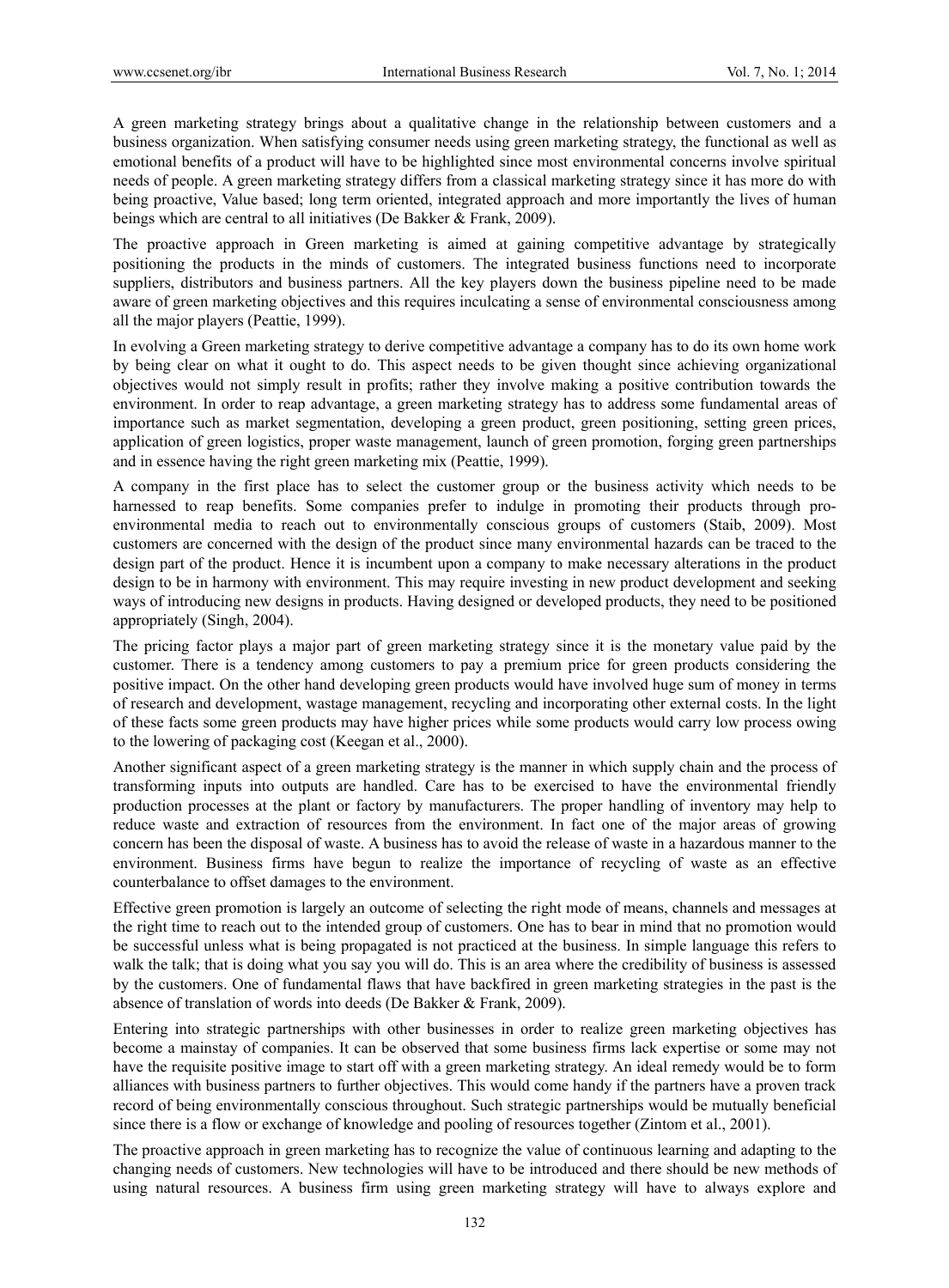understand hitherto unexpressed desires and needs of the customers. These needs need to be aroused, catered to & satisfied. In every effort towards gaining competitive advantage a business has to be aware of the need to be in compliance with ecological standards (Pickett et al., 1997).

## **4. Marketing Mix in Green Marketing**

Marketing mix refers to generally the different ways made use of by a company to bring a good or service to the market. In green marketing, the marketing mix will have to be responsive towards environmental concerns. In the case of service sector products marketing mix is known as the extended marketing mix. Marketing mix as popularly known as 4P's comprises of components such as product, price, place and promotion. In the extended marketing mix as in case of service products people, physical evidence and process are added to make up 7P's. As per green marketing philosophy each element in the marketing mix must have a green outlook from developing to introducing a product to the market (Kotler, 1997).

A product could be termed as a green product if the process of production is ecofriendly and causes less damage to the environment. A business has to minimize the environmental pollution in its production process. The raw materials contained in a product should be extracted in manner so as to preserve natural resources. Waste management as has been discussed forms a vital area in this connection. Business will have to introduce ecofriendly design and the packaging should minimize pollution and hazards. Product improvements necessarily involve considerable sunk costs but they are worth the effort since changes in the product would bring about a turnaround in sales. The technique of reversed logistics whereby customers return to the business used packaging, wrapping and even the used product itself would considerably help to preserve the environment (Peattie, 1999).

Going green is expensive as they involve numerous costs such as installation of new technology, machines, training people, absorbing external costs, converting waste in to recycled products. Obviously these costs would make into the price of a product. Hence green price is a premium price. There is added burden on promotions due to premium price. Marketing efforts will have to justify these expenses & consumers need to be persuaded to pay a premium. All this would require rational messages in adverts. However the price of green products may be low in case of doing away with packaging material. In fact some businesses have found this to be an attractive proposition when packaging costs form a large part of the unit cost (Peattie, 1999).

Green distribution involves selecting channels in a manner so at to minimize environmental damages. Mostly damages to the environment are caused during transportation of goods. Hence safety precautions will have to be introduced in the delivery of goods (Peattie, 1999).

Green marketing has to go into the promotional material of a business. The key message of being green has to be conveyed to the customers through sales promotions, direct marketing, public relations and advertising. Public relations and advertising in fact have become the most widely used platforms to project the green outlook of a business. Going green sometimes turns out to be a major public relations exercise as it builds a bridge between the business and the community. Green advertising can be used to publicize products, justify their features and price (Peattie, 1999).

Green promotional strategy should realize the fact that most customers are not truly aware of the significance of green product since lack information. To address this void in the absence of information a business can resort various green promotional strategies. Customers need to be informed of the types of environmental problems a product would solve in the first place for them to evince an interest in a green product. More over customers need to be shown a range of solutions that can be made use in order to protect the environment. Customers need to be given assurance of the performance of green products as to their efficacy since some have doubts over the functioning of so called green products (Peattie, 1999).

Consumers who prefer green products would be more receptive to direct marketing channels. Public relations can be projected as a means of building a positive image about the organization as a whole. Green marketing has to focus on identifying needs and directing consumers to use less harmful products to the environment. Hence green marketing strategy has to be supported by marketing research (Gottfried, 2004).

A company adopting green marketing as a business strategy will have to make some adjustments in their internal process. This requires restructuring of the business process. It is a misplaced belief to assume that only the marketing division in an organization can bring about a turnaround through green marketing. Green marketing in fact will have to be a green strategy by aligning the other functions in the organization. This implies that in order to gain competitive advantage a business has to make changes in the philosophy of the company. There has to be strategic fit by aligning the marketing strategy with the business strategy (Grant, 2007).

A change in business model as required by green marketing can be achieved through contemplating certain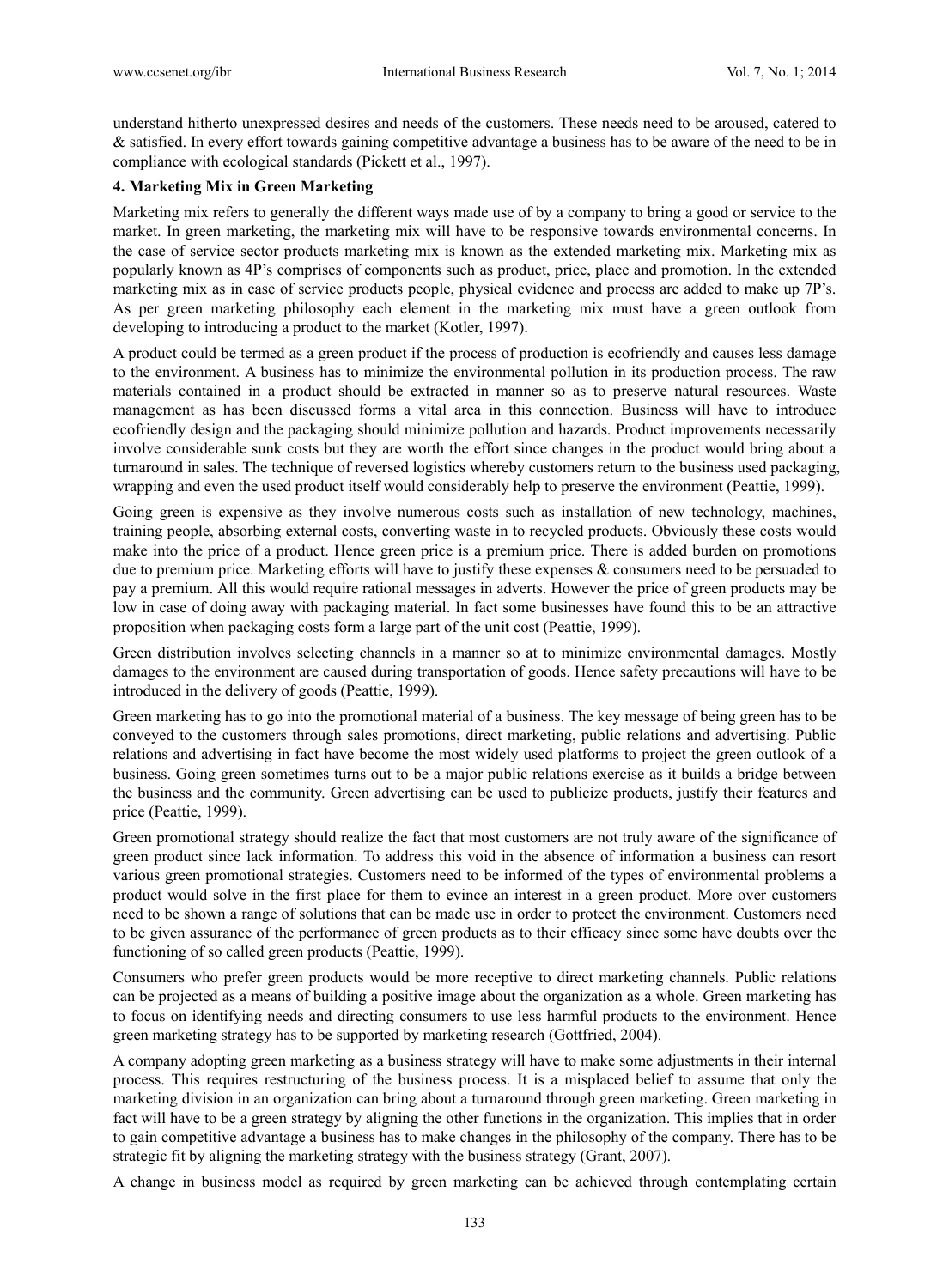measures. An environmental audit needs to be undertaken to establish standards and measure the current performance in terms of impact on the environment. A green strategy would be aided if the management of a business goes beyond what is generally accepted as green marketing. The keenness of the management has to be demonstrated. Employees need to be encouraged throughout to make positive contributions by conducting educational programmes. The positive performance results will have to be periodically published to enlighten stake holders of a business. There has to be integration the products and process though continuous learning (Menon et al., 1997).

Marketers can resort to a life cycle analysis of products whereby various positive and negative contributions by a product it in different stages of its life cycle can be listed. This analysis would through light on harmful effects at the stages of processing, packaging, transporting and selling of products (Menon et al., 1997).

It is no exaggeration that environmental issues cannot be simply solved by businesses alone. This effort requires the combined support of various stakeholders. This is where strategic partnerships come into play. Strategic partnerships often involve joining hands together with general public, suppliers, employees, regulators, pressure groups, competitors (Grant, 2007).





Source: Extracted from: www.snappygreen.com

Source: Extracted from: www.snappygreen.com<br>The above diagram shows the motivation for Americans to purchase green products.

### **5. The Effectiveness of Green Marketing as a Business Strategy**

A green marketing strategy brings about certain benefits to a business which can be harnessed to derive competitive advantage. One of the main benefits has been the reduction in cost of production. Green production process would result in cutting down costs in terms of less waste, less use of raw materials and saving of energy costs. A significant reduction in cost would raise the profits of a business (Baker, 1999). s<br>arnessed to d

Another advantage that accrues to a business as a result of green marketing would be the brand loyalty. Studies have proved that customers attach less importance to brand loyalty in the case of products which carry intrinsic benefits. Green products are held in a different perspective owing to their contribution to the environment. There develops a spiritual relationship between green products and customers. Increased brand loyalty would make a product less price sensitive so that even if the product carries a premium still customers would tend to buy them. Even in times of economic downturns green products would witness a less drop in sales since owing to health concerns even at worst times consumers look for a positive outcome (Baker, 1999).

Green products would foster a positive image about brands and the business as a whole. Being green may increase customer attraction and the company may gain recognition among the populace at large. Even consumers who do not use products of a company may switch their allegiance. Green product companies would be able to gain acceptance from regulators and the general public so that many promotional activities would bear fruit without much effort since the general public at large would respond to them enthusiastically. The positioning of product in the mind would occupy a strategic position so that most green products would become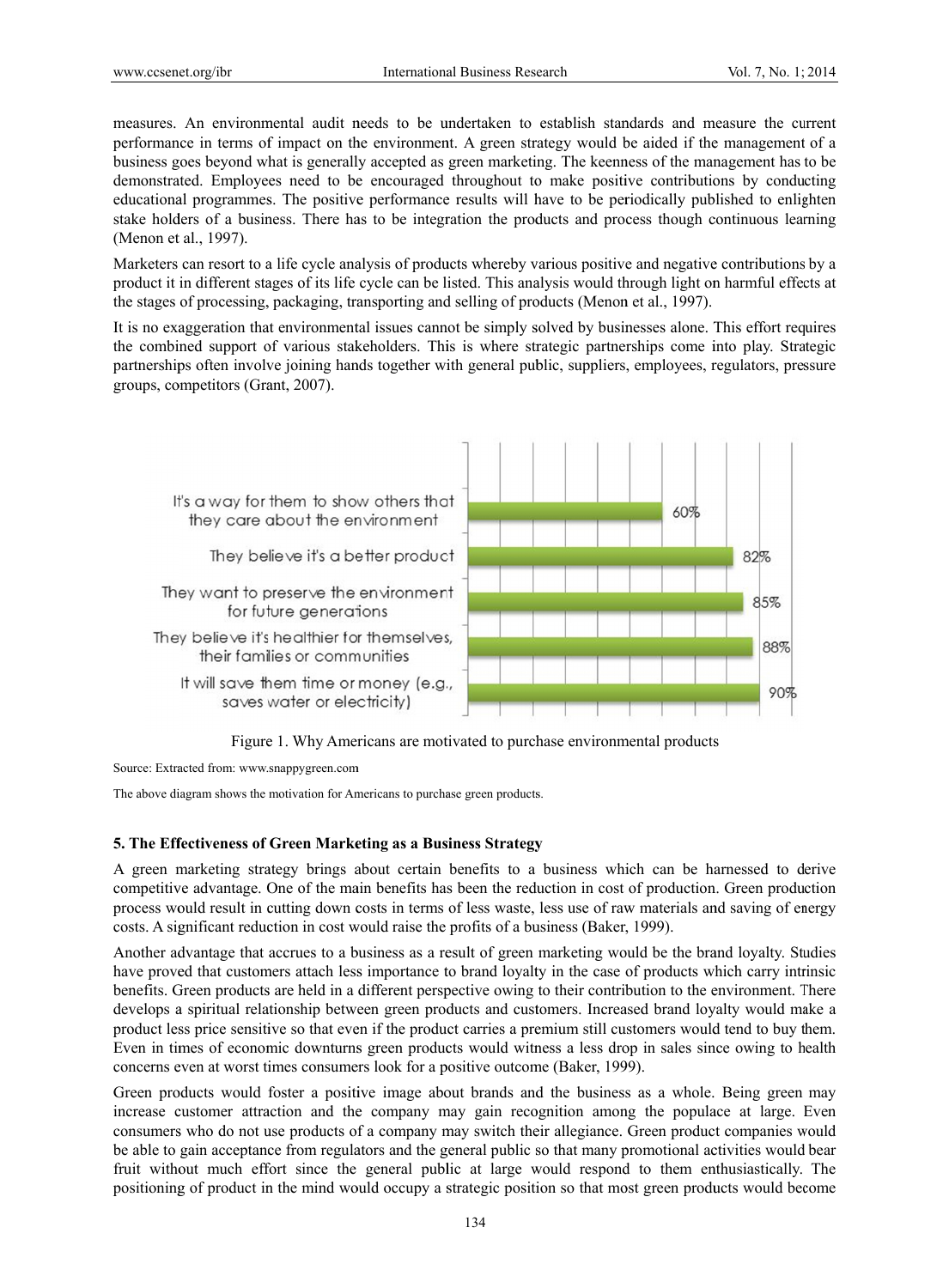top of the mind products as they can be easily recalled by customers. This would serve as a unique selling proposition so that a business stands out among rival firms quite easily (Baker, 1999).

Producing or selling of green products would result in a pleasant business environment with reduction in chaotic business activities. This would enhance the ambience and healthy working environment. Since the process of evolving a green marketing involves a holistic approach aligning all the functions of the business a strategic congruence can be attained. Apart from this, the strategy formulation would build better relationships with employees as their participation is sought. Employee engagement would increase and there would be a mutual understanding between different stakeholders of a business (Zintom et al., 2001).

A business would stand to gain mileage if it introduces an innovative ecological product to the market as customers can be lured from existing products in the market. A green marketing strategy would result in a win-win situation for business stakeholders as in the process there would be pooling together of each other's skills, capabilities and resources which are transferred. In the end consumer satisfaction increases since customers would be able to get high quality products at reasonable prices. This would increase the overall welfare of an economy and a sustainable development would result from green marketing initiatives (Baker, 1999).

## **6. Limitations of Green Marketing as a Strategy**

Green marketing as a business strategy came to entice businesses in the early part of the 1980's as the evidence suggest that there was a growing concern among consumers to consuming green products. Corporate sector began to respond to this concern by making green products  $\&$  green practices as fundamental to their business processes. In fact at the beginning of the 1990's many companies that successfully ventured into green marketing stood to gain over their rival firms. It can be observed that at the height of green marketing there was a plethora of corporate activities and academic interest in the subject as if frenzy was on (Smith, 1998).

However beginning from the latter part of the 1990's green marketing began to lose much of the euphoria surrounding it owing to various reasons. It is pertinent to understand these reasons as they provide a clue as to the limitations of green marketing strategy as a means of gaining competitive advantage (Menon et al., 1997).

One of the drawbacks of green marketing strategy lies in the difference between the concern for the environment and translating this concern into actual purchase decisions. Most of the market research carried out would bear testimony to the fact that consumers prefer environment products and they indeed value preserving environment. But the purchase decisions of customers would not be solely governed by their concern for the environment. This is a complex phenomena associated with consumer behavior (Menon et al., 1997).

It cannot be denied that the products in the mainstream markets over the years have improved their quality and reduced the impact on environment. In the light of this green products may no longer appear to be superior or preferred by customers. Fundamental to this problem is the growing cynicism with which green products are perceived by customers. Since there has been a polarization of the market with claims of being green, customers have begun to doubt the authenticity of such claims. Lack of trust serves as a major impediment to stimulate purchasing decisions of customers. Some green products are no longer unique since as customers believe that the industry itself has become green. Too much emphasis on green has made the customers aver the preference for them as generic (Smith, 1998).

Green marketing strategy sometimes would be constrained by the finance orientation in marketing. There can be a tendency in a business to embrace green marketing solely as a cost cutting measure since reducing packaging can be touted as a response towards being green. In fact a finance orientation would create short termism and a business may be greedy in its green activities. Instead of developing new products business may be bogged down by cost cutting. Green marketing suffers from compartmentalization since green marketing strategy is confined to the marketing division and there is little effort if no effort at all in integrating it with the business strategy. As a result green marketing becomes an isolated activity with less input from other business functions. In such a scenario the strategy may never help the company to gain advantage (Smith, 1998).

Many business firms have come under criticism for resorting to green marketing since they are perceived to be engaged in a green spinning. Some critics would argue that a business that has been at the end of criticism for damaging the environment may suddenly turn green or propagate being green as a diversionary tactic. Hence a green strategy may be seen as eyewash and subjected to ridicule by pressure groups and media let alone other rivals in the industry (Singh, 2004).

Public relations exercises carried out under green marketing may turn out to be cosmetic steps unless they are supported by the business activities and practices. If a business cannot control the harmful effects of its suppliers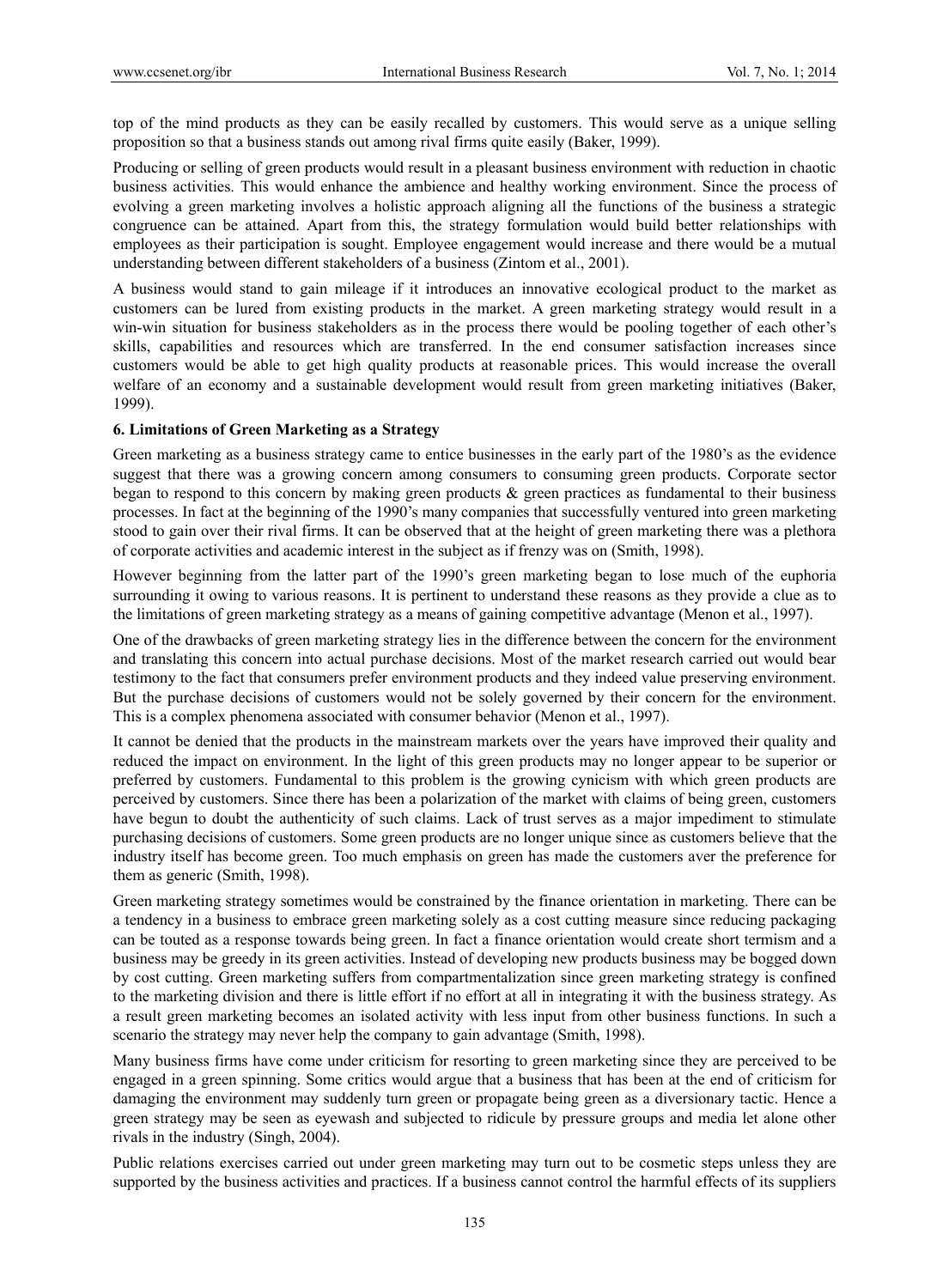and other business partners then green marketing would turn out to be lacking overall control (Peattie, 1999).

Green selling is another phenomena encountered by marketers when implementing a green strategy. A business may be prone to adopt a complacent attitude believing that anything green would sell and must sell. Business may attempt to solely focus on promotional activities without resorting to product development. Customers may not see a difference between the actual product  $\&$  the claims made through adverts. Business firm implementing a green strategy may be hindered by compliance marketing whereby immediate concern would be to merely comply with the environmental regulations laid down by regulators. This approach may not encourage a firm to go beyond the average standards and a business cannot be distinguished from other businesses in such a scenario (Smith, 1998).

A green strategy may create confusions in the minds of customers as to the types of decisions to be made. As the market is flooded with numerous green products customers may be at loss in making choices. This is especially true in the case of recyclable products. Many customers are unaware of the manner in which to deal with recycling process (Menon et al., 1997).

Green strategies in general and green marketing strategies in particular are costly and they require long term planning. The outcome of a green marketing strategy cannot be expected in the short run. Most of the benefits of green marketing are not directly related to consumer decision making since they may not clearly identify them. Apart from this environmental benefits cannot measured so easily and they cannot be directly attributed to a marketing strategy (Menon et al., 1997).

The success of a green marketing strategy is largely dependent on the contribution made by different stake holders of a business and different functional divisions of a business. The top management commitment towards a green market strategy would be crucial since in many instances green strategies have failed to deliver the goods owing to the internal dynamics with in the organizations. To overcome these difficulties, a business has to look at the concept of green marketing in an innovative way to reap the benefits. It has to be conceded that green marketing alone would no help a firm to gain competitive advantage in the present business context (Baker, 1999).

## **7. Conclusion**

Competitive advantage gives a business firm superiority over its rivals so that it can earn profits consistently. Business firms use diverse strategies to gain competitive advantage over rivals ranging from low cost, differentiation, focus strategy etc... The type of strategy to be used in the business world has aroused much interest and it can be surmised the strategy too is responsive towards the consumer needs.

Over the years marketing strategists have come to terms with environmental issues affecting the global community and some have thought of responding to these concerns as most of the environmental issues have to do with consumption. Green marketing has begun to assume importance as result of firms finding ways and means of being receptive to environmental concerns. Firms have recognized the value of green marketing as a step towards catering to customer needs while appreciating the significance to the growth and expansion of a business.

As the term is understood at present, the concept of green marketing entails certain characteristic such as marketing products which are environmentally safe; developing and marketing products to minimize environmental hazards; produce, promote, and package products in a manner befitting so as to protect the environment. Green marketing involves establishing a link between the business and customer. A green marketing strategy brings about a qualitative change in the relationship between customers and a business organization. The proactive approach in Green marketing is aimed at gaining competitive advantage by strategically positioning the products in the minds of customers.

In order to gain competitive advantage, a green marketing strategy has to address some fundamental areas of importance such as market segmentation, developing a green product, green positioning, setting green prices, application of green logistics, proper waste management, launch of green promotion, forging green partnerships and in essence having the right green marketing mix. In green marketing, the marketing mix will have to be responsive towards environmental concerns.

A green marketing strategy brings about certain benefits to a business which can be harnessed to derive competitive advantage. These benefits would accrue to a business in the form of reduction in cost of production, fostering a positive image about brands and the business as a whole, positioning of product in the mind of customer would make it a top of the mind recall product. Consumer satisfaction increases since customers would be able to get high quality products at reasonable prices thereby increasing economic welfare of the society.